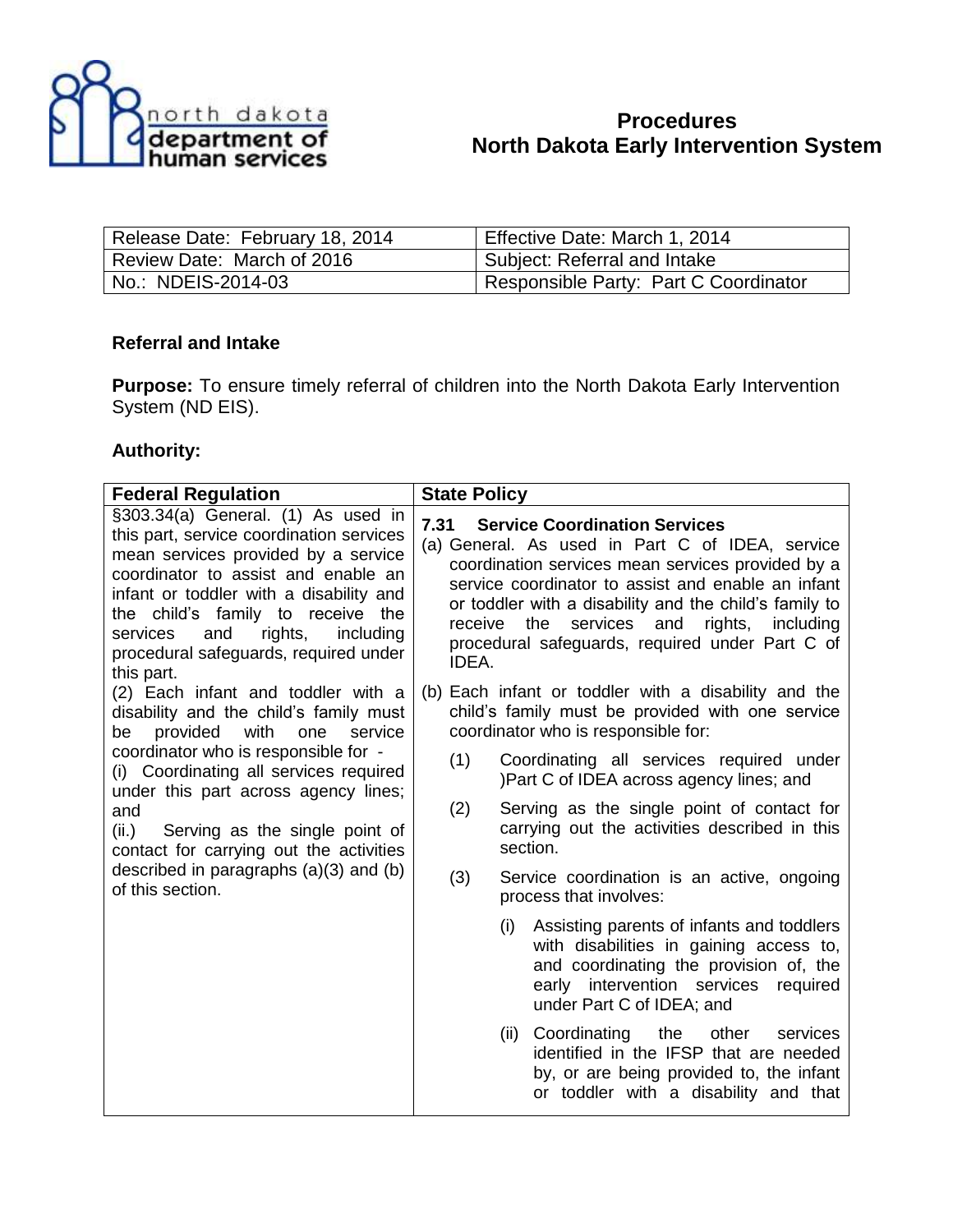|                                                                                                                                                                                                                                                                                                                                                                                                                                                                                                               | child's family.<br>(Section II State Policies, Procedures, Methods and<br>Descriptions-7.31 Service Coordination)                                                                                                                                                                                                                                                                                                           |
|---------------------------------------------------------------------------------------------------------------------------------------------------------------------------------------------------------------------------------------------------------------------------------------------------------------------------------------------------------------------------------------------------------------------------------------------------------------------------------------------------------------|-----------------------------------------------------------------------------------------------------------------------------------------------------------------------------------------------------------------------------------------------------------------------------------------------------------------------------------------------------------------------------------------------------------------------------|
| $\S303.303$ (a)(2) The procedures<br>required in paragraph (a)(1) of this<br>section must -<br>Provide for referring the<br>(i)<br>child as soon as possible,<br>but in no case more than<br>seven days, after the child<br>has been identified.                                                                                                                                                                                                                                                              | 10.4. Referral Procedures<br>(a) General.<br>(2) The procedures required in $(a)(1)$ above:<br>Provide for referring a child as soon as<br>(i)<br>possible, but in no case more than<br>seven days, after the child has been<br>identified:<br>(Section II State Policies, Procedures, Methods and<br>Descriptions-10.4 Referral Procedures)                                                                                |
| §303.310(a) Except as provided in<br>paragraph (b) of this section, any<br>screening under §303.320 (if the State<br>has adopted a policy and elects, and<br>the parent consent, to conduct a<br>screening<br>of child);<br>the<br>initial<br>evaluation and the initial assessments<br>of the child and family under<br>§303.321; and the initial IFSP meeting<br>under §303.342 must be completed<br>within 45 days from the date the lead<br>agency or EIS provider receives the<br>referral of the child. | 10.5 Post-Referral Timeline<br>(a) Except as provided in (b) below, the initial<br>evaluation and the initial assessments of the child and<br>family under §303.321; and the initial IFSP meeting<br>under §303.342 must be completed within 45 days<br>from the date the NDEIS receives the referral of the<br>child.<br>(Section II State Policies, Procedures, Methods and<br>Descriptions-10.5 Post-Referral Timelines) |

**Procedures:** The following procedures shall be followed and activities documented in the administrative notes of the electronic record:

- 1. North Dakota is composed of eight Human Service Center regions, which include multiple counties, serving as the single point of entry for its defined catchment area.
- 2. Any child under the age of three who is suspected of having a delay or who has a medical condition that could result in a developmental delay or disability is eligible for referral.
- 3. Anyone can make a referral for services. Physicians, parents and/or family members, social workers, and others with whom the child and family have contact may make referrals by contacting the single point of entry for the Early Intervention program in the region in which the child resides.
- 4. Participation in the ND Early Intervention System is voluntary for parents.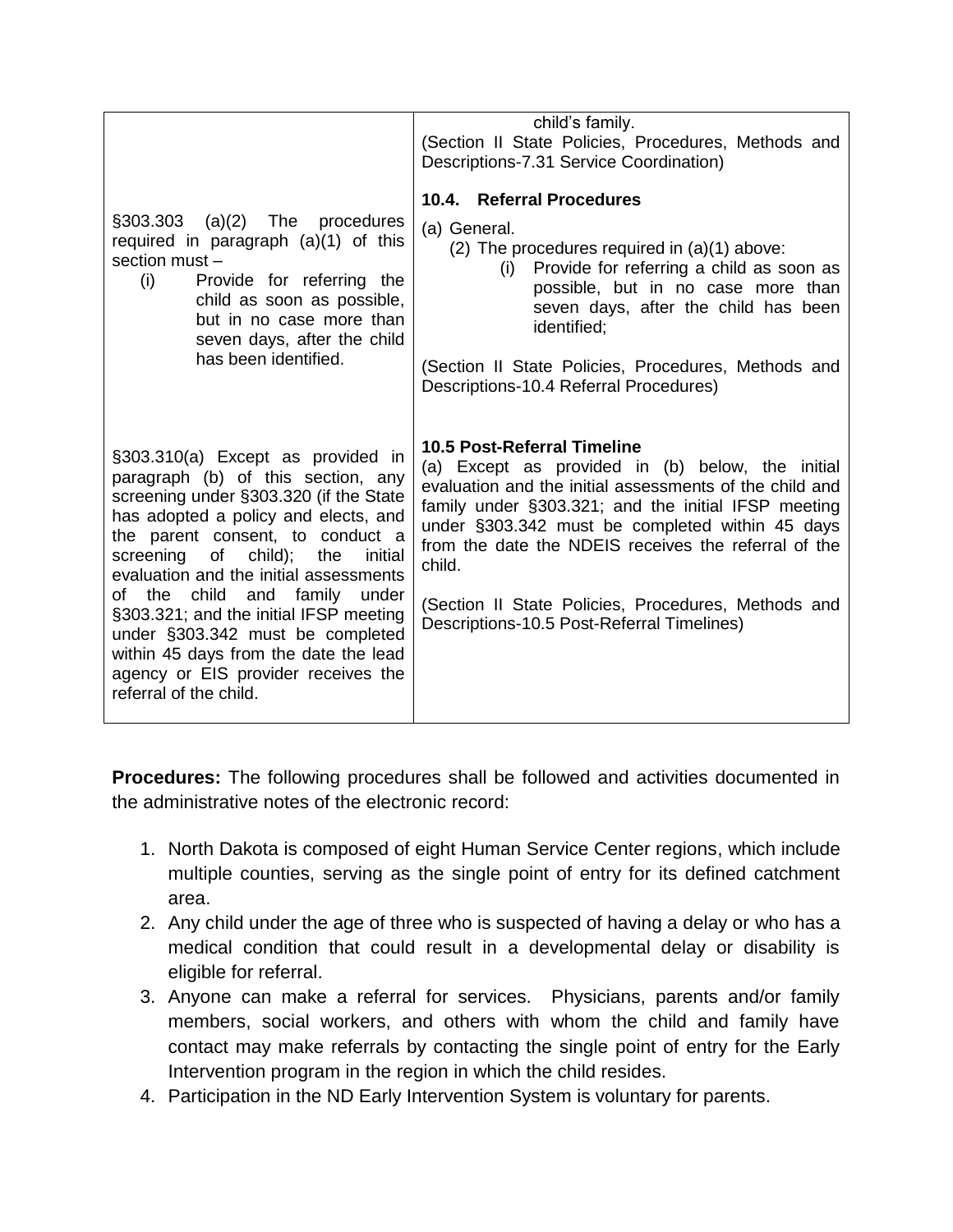- 5. Parental consent is not required for referral under the Individuals with Education Disabilities Act (IDEA). A child suspected of being eligible for ND EIS must be referred as soon as possible and in no case more than seven calendar days, after the child has been identified. Recommended practice is that parents be informed and involved in the referral process.
- 6. A child is considered "referred" to the ND Early Intervention System when:
	- a. The parent contacts the single point of entry (regional human service center) and requests consideration of eligibility for early intervention services for their child and family; or
	- b. A child is identified by a primary referral source who contacts the single point of entry.
- 7. The date the referral is received at the single point of entry, Regional Developmental Disabilities Unit, is considered the referral date to be entered into the electronic record. This is the date that the referral source receives the referral via any method (i.e., voicemail, email, letter, facsimile, etc.). When a referral source contacts an entity other than the single point of entry, the entity (i.e., ND EI provider) must forward the referral to the corresponding Regional Developmental Disabilities Unit the same business day it is received. The entity will also inform the referral source that subsequent referrals should be made directly to the Regional Developmental Disabilities Unit.
- 8. Upon receipt of the referral, information is immediately entered into the electronic record and a DD Program Manager is assigned to serve as the Service Coordinator for the child and family.
- 9. The Service Coordinator (DD Program Manager) shall contact the family within **2 business days** of referral to schedule an intake visit. The intake visit should occur within the first week of referral. The intake visit should occur at a time and place convenient to the family. The service coordinator shall document the extenuating circumstances if the intake meeting cannot be held in person.
- 10.At the intake visit, the Service Coordinator (DD Program Manager) discusses:
	- a. The reason for referral;
	- b. An overview of the ND EI System including the role of the service coordinator;
	- c. Parental decision regarding eligibility determination:
		- i. If parent decides not to pursue eligibility determination, the service coordinator documents this decision in the administrative notes of the electronic record and informs the parent they can contact the service coordinator at any time if they have questions or wish to pursue a referral
		- ii. If parent pursues eligibility determination: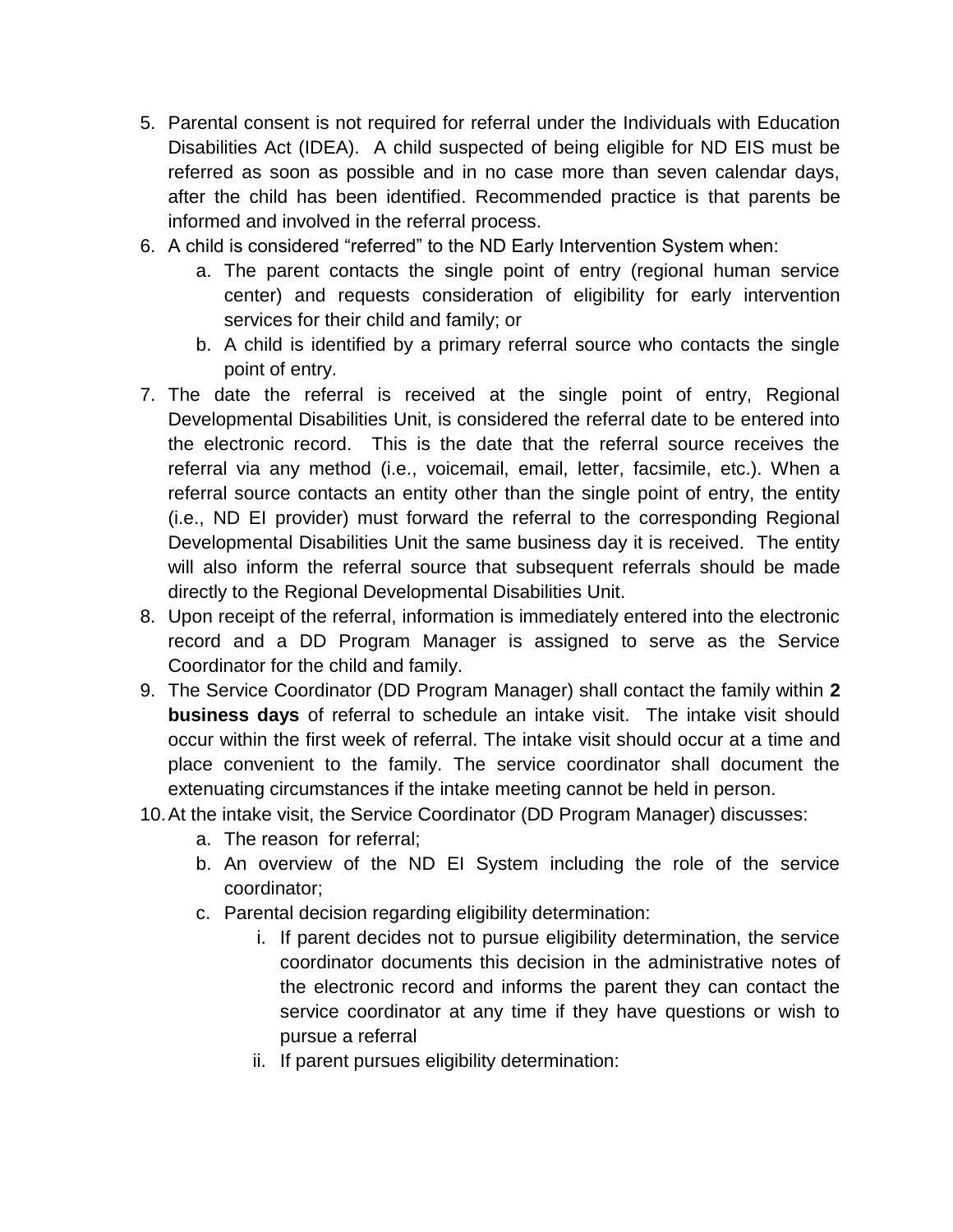- 1. the application for the Human Service Center is discussed and signed; and
- 2. the ND EI Parent Rights are discussed and provided.
- d. The process for gathering information from sources outside of ND Early Intervention Program (ND EI Program) and obtaining consent for the parental release of information. Copies are distributed as directed on the form;
- e. The evaluation/eligibility process including the steps and timelines for evaluation/assessment and eligibility including criteria for high risk eligibility, if applicable;
- f. The importance of obtaining written parental consent to provide information to the referral source (i.e. physicians, clinics, Right Track) informing them of the child's eligibility status and sending them a copy of the evaluation and assessment results. With parental consent, the information shall be transmitted within two weeks of eligibility determination. The service coordinator shall document in the administrative notes of the electronic record if the parent declines to consent to this release of records.
- g. The following and provides the family a copy of each of the following documents:
	- i. DD Bill of Rights;
	- ii. ND Department of Human Services (ND DHS) DD Home and Community Based Waivers Rights and Responsibilities;
	- iii. Grievance policy for Human service center;
	- iv. Facts for Families; and
	- v. Other documents or resources the region feels are important for families.
- 11.If there is more than one ND Early Intervention Provider (ND EI Provider) in the region, at the intake, the parent must be informed about the available providers and provided information about them in an unbiased and objective way. The parents are asked to make a decision about their choice of provider and given time to make the decision.
	- a. The service coordinator (DD Program Manager) shall contact the parent about their decision within 2 business days of the intake and if the family needs more time to make an informed decision; this is documented in the administrative notes of the electronic record.
- 12.At the intake, the service coordinator uses the Family Intake Interview to facilitate a conversation with the family to discover their needs and history. Once completed, the original is put in the Regional Human Service Center file and a copy is given to the ND EI Provider.